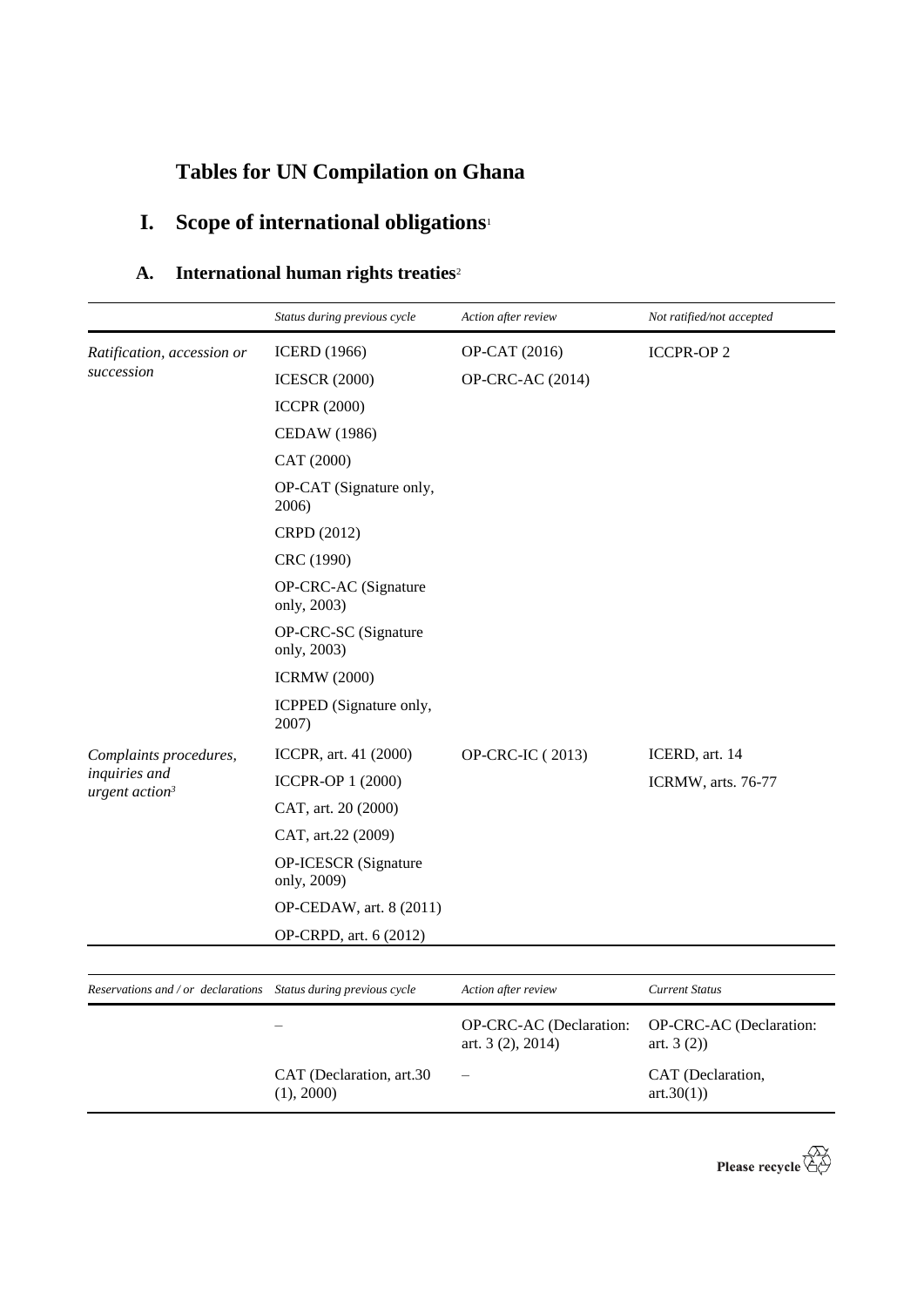|                                          | Status during previous cycle                                                                                                  | Action after review                               | Not ratified                                                                                   |
|------------------------------------------|-------------------------------------------------------------------------------------------------------------------------------|---------------------------------------------------|------------------------------------------------------------------------------------------------|
| Ratification, accession or<br>succession | Convention on the<br>Prevention and Punishment<br>of the Crime of Genocide                                                    |                                                   |                                                                                                |
|                                          | Rome Statute of the<br><b>International Criminal Court</b>                                                                    |                                                   |                                                                                                |
|                                          | Geneva Conventions of 12<br>August 1949 <sup>4</sup>                                                                          |                                                   |                                                                                                |
|                                          | Additional Protocols I and<br>II to the 1949 Geneva<br>Conventions <sup>5</sup>                                               |                                                   | Additional Protocol III to<br>the 1949 Geneva<br>Conventions <sup>7</sup> (signature,<br>2005) |
|                                          |                                                                                                                               | Palermo Protocol <sup>6</sup> (ratified,<br>2012) |                                                                                                |
|                                          | Conventions on refugees<br>and stateless persons<br>(except the 1954 and 1961<br><b>Stateless Persons</b><br>Conventions) $8$ |                                                   | 1954 and 1961 Stateless<br>Persons Conventions                                                 |
|                                          | <b>ILO</b> fundamental<br>Conventions <sup>9</sup>                                                                            |                                                   | <b>ILO Conventions Nos. 169</b><br>and 189 <sup>10</sup>                                       |
|                                          |                                                                                                                               |                                                   | Convention against<br>Discrimination in Education                                              |

### **B. Other main relevant international instruments**

## **II. Cooperation with human rights mechanisms and bodies**

### **A. Cooperation with treaty bodies**

#### **Reporting status**

| Treaty body         | Concluding observations<br>included in previous review | Latest report submitted<br>since previous review | Latest concluding<br>observations | Reporting status                                           |
|---------------------|--------------------------------------------------------|--------------------------------------------------|-----------------------------------|------------------------------------------------------------|
| <b>CERD</b>         |                                                        |                                                  |                                   | Combined $18th$ to $19th$<br>reports overdue since<br>2006 |
| <b>CESCR</b>        |                                                        |                                                  |                                   | Initial report overdue<br>since 2003                       |
| <b>HR</b> Committee |                                                        | 2014                                             | <b>July 2016</b>                  | Second periodic<br>report due in 2020                      |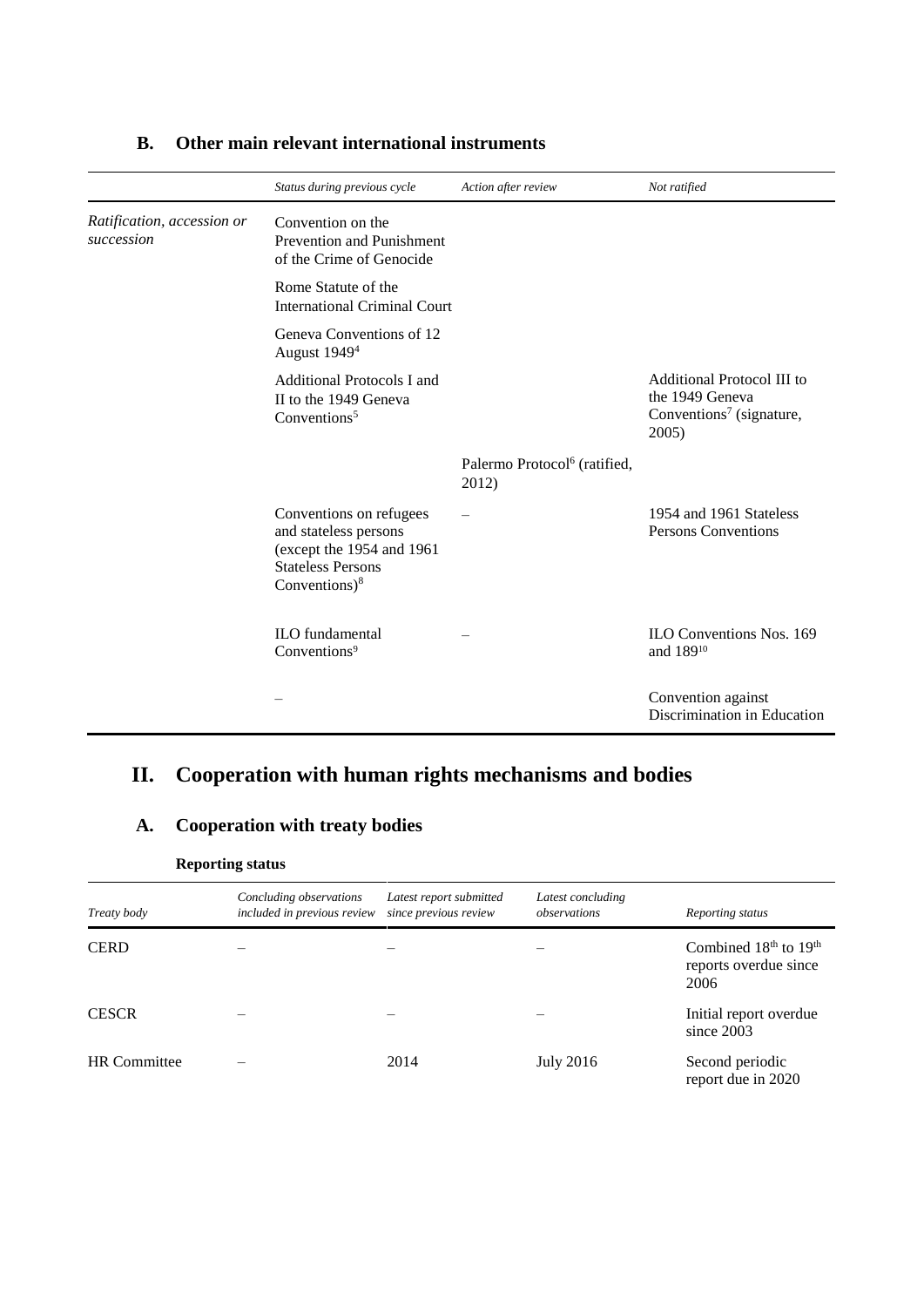| <b>CEDAW</b> |          | 2012 | October, 2014  | Eighth periodic report<br>due in 2018                              |
|--------------|----------|------|----------------|--------------------------------------------------------------------|
| <b>CAT</b>   | May 2011 |      |                | Second periodic<br>report overdue since<br>2015                    |
| <b>CRC</b>   |          | 2012 | June 2015      | Combined 6 <sup>th</sup> to 7 <sup>th</sup><br>reports due in 2020 |
| <b>CRPD</b>  |          |      |                | Initial report overdue<br>since $2014$                             |
| <b>ICRMW</b> |          | 2014 | September 2014 | Second periodic<br>report due in 2019                              |

#### **Responses to specific follow-up requests from concluding observations**

| Treaty body         | Due in | Subject matter                                                                                                                                                                                                                                                                                                                   | Submitted in |
|---------------------|--------|----------------------------------------------------------------------------------------------------------------------------------------------------------------------------------------------------------------------------------------------------------------------------------------------------------------------------------|--------------|
| <b>HR</b> Committee | 2017   | Non-discrimination and<br>harmful traditional<br>practices, persons with<br>disabilities and psychiatric<br>treatment, conditions of<br>detention and violence<br>among inmates. <sup>11</sup>                                                                                                                                   |              |
| <b>CEDAW</b>        | 2016   | To close all remaining<br>"witch camps", prevent and<br>systematically punish all<br>forms of violence against<br>women and girls. <sup>12</sup>                                                                                                                                                                                 | $-13$        |
| <b>CAT</b>          | 2012   | Fundamental legal<br>safeguards for persons<br>detained by the police,<br>alternative forms of<br>treatment for mental health<br>patients, combat harmful<br>traditional practices,<br>including FGM. <sup>14</sup>                                                                                                              | $-15$        |
| <b>ICRMW</b>        | 2016   | Filing of complaints and<br>obtaining effective redress<br>in the courts by migrant<br>workers and their families,<br>administrative detention,<br>transfer of remittances for<br>and to vote by Ghanaian<br>migrant workers abroad,<br>enter into agreements with<br>the countries of employment<br>and transit, enforcement of |              |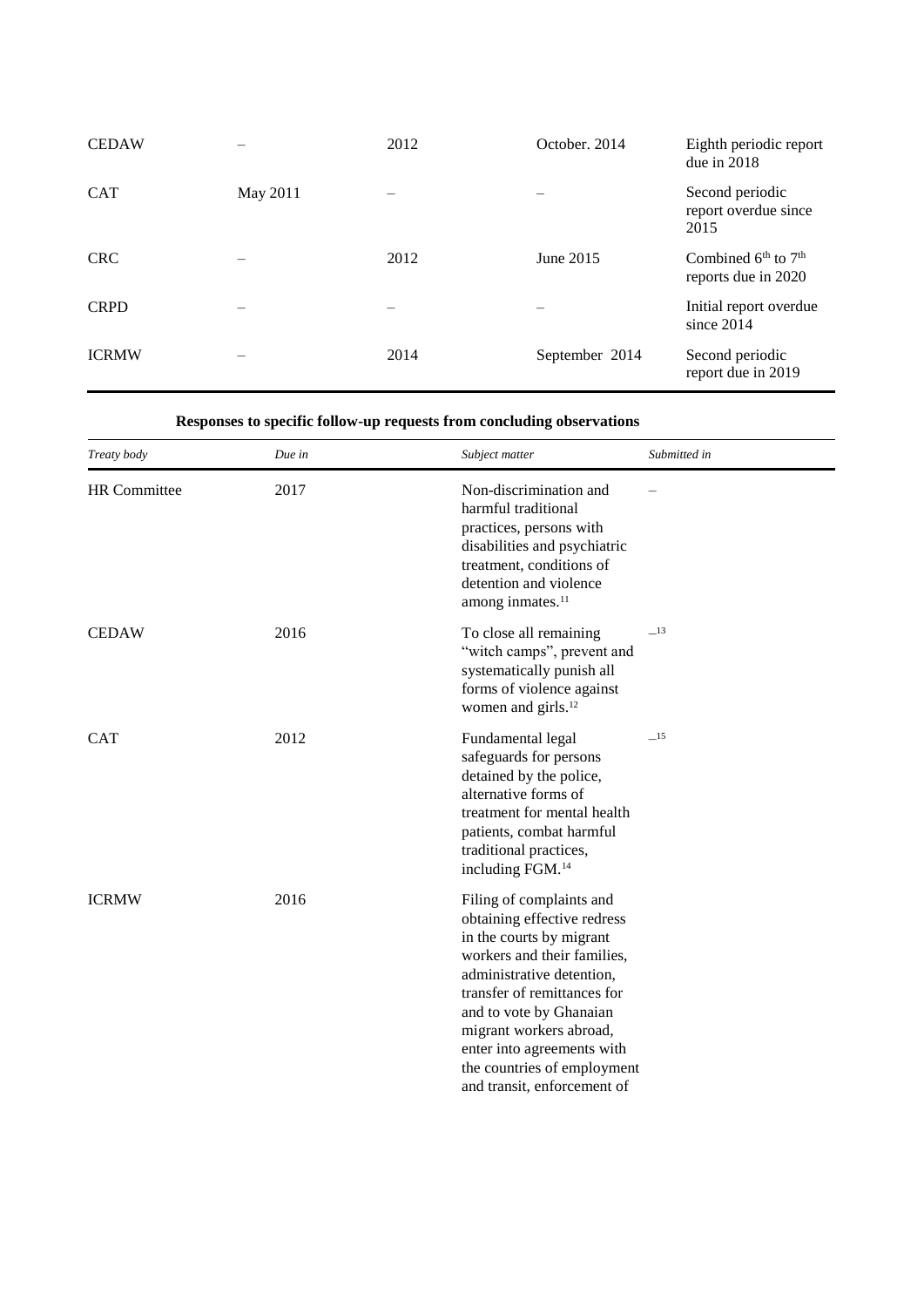#### the Human Trafficking Act.<sup>16</sup>

| <b>Views</b>        |                 |               |
|---------------------|-----------------|---------------|
| Treaty body         | Number of views | <b>Status</b> |
| <b>HR</b> Committee | 117             | _             |

### **B. Cooperation with special procedures**<sup>18</sup>

|                                                          | Status during previous cycle  | Current status                                                                                            |
|----------------------------------------------------------|-------------------------------|-----------------------------------------------------------------------------------------------------------|
| Standing invitations                                     | Yes                           | Yes                                                                                                       |
| Visits undertaken                                        | Health (2011)                 | <b>Business and transnational</b>                                                                         |
|                                                          | Violence against women (2007) | corporations (2013)                                                                                       |
|                                                          |                               | <i>Torture</i> (2013, <i>follow-up</i> 2015)                                                              |
|                                                          |                               | Slavery(2013)                                                                                             |
| Visits agreed to in principle                            |                               |                                                                                                           |
| <i>Visits requested</i>                                  | Housing                       | Foreign debt (2018)<br>Mercenaries (2017)                                                                 |
|                                                          |                               | Sale of Children (2016)                                                                                   |
|                                                          |                               | Discrimation against women in law and<br>in practice                                                      |
|                                                          |                               | Poverty                                                                                                   |
|                                                          |                               | Migrants                                                                                                  |
| Responses to letters<br>of allegations and urgent appeal |                               | During the period under review, 2 communications were<br>sent. The Government replied to 1 communication. |
| Follow up reports and missions                           | Torture                       |                                                                                                           |

#### **C. Status of national human rights institutions**<sup>19</sup>

| National human rights institution | Status during previous cycle | Status during present cycle <sup>20</sup> |
|-----------------------------------|------------------------------|-------------------------------------------|
| Yes                               |                              |                                           |

*Notes*

- <sup>1</sup> Unless indicated otherwise, the status of ratification of instruments listed in the table may be found on the official website of the United Nations Treaty Collection database, Office of Legal Affairs of the United Nations Secretariat, http://treaties.un.org/. Please also refer to the United Nations compilation on Ghana from the previous cycle (A/HRC/WG.6/14/GHA/2).
- <sup>2</sup> The following abbreviations have been used in the universal periodic review document: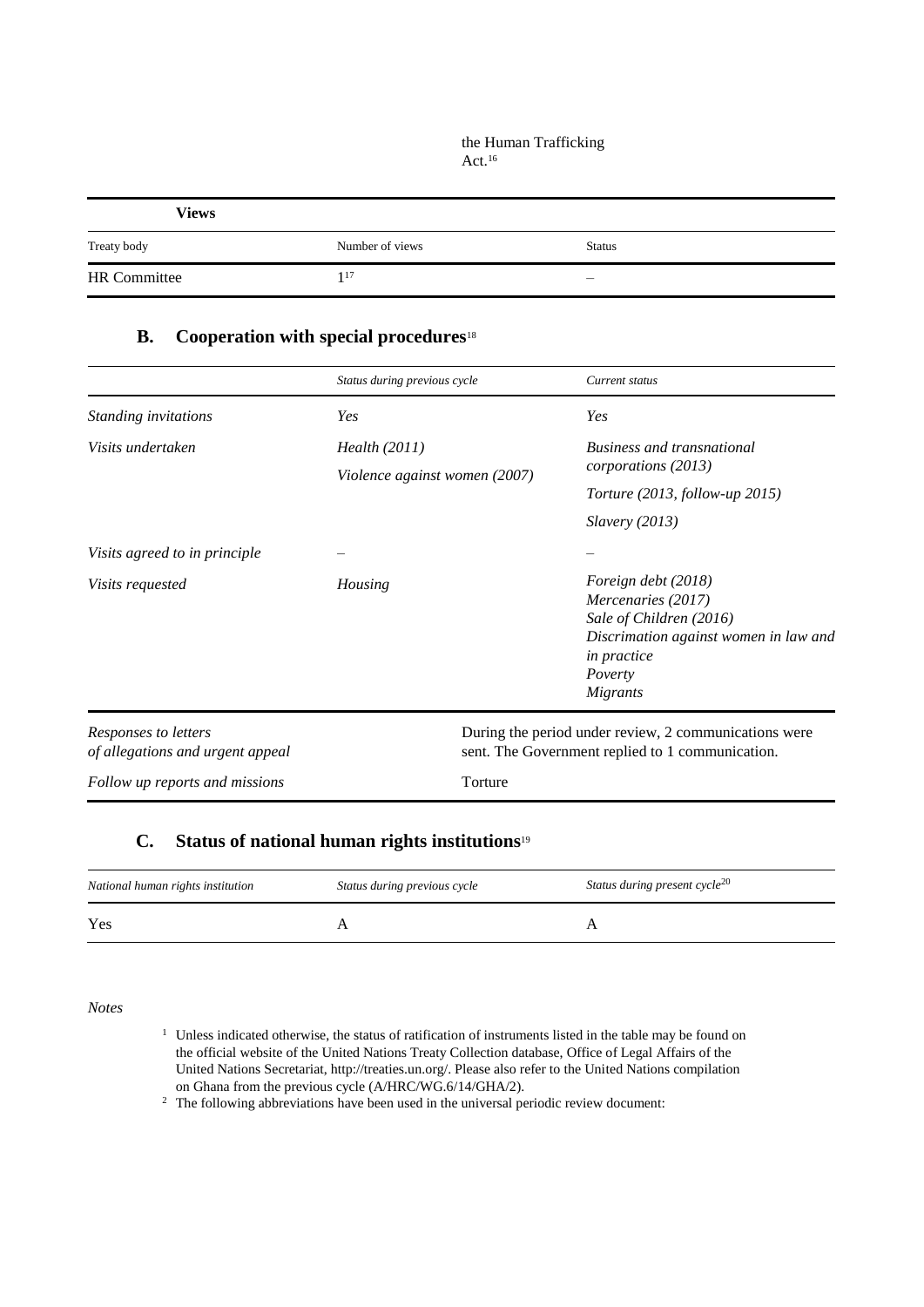| <b>ICERD</b>     | International Convention on the Elimination of All Forms of     |
|------------------|-----------------------------------------------------------------|
|                  | Racial Discrimination;                                          |
| <b>ICESCR</b>    | International Covenant on Economic, Social and Cultural         |
|                  | Rights;                                                         |
| <b>OP-ICESCR</b> | Optional Protocol to ICESCR;                                    |
| <b>ICCPR</b>     | International Covenant on Civil and Political Rights;           |
| <b>ICCPR-OP1</b> | Optional Protocol to ICCPR;                                     |
| <b>ICCPR-OP2</b> | Second Optional Protocol to ICCPR, aiming at the abolition of   |
|                  | the death penalty;                                              |
| <b>CEDAW</b>     | Convention on the Elimination of All Forms of Discrimination    |
|                  | against Women;                                                  |
| <b>OP-CEDAW</b>  | Optional Protocol to CEDAW;                                     |
| <b>CAT</b>       | Convention against Torture and Other Cruel, Inhuman or          |
|                  | Degrading Treatment or Punishment;                              |
| OP-CAT           | Optional Protocol to CAT;                                       |
| <b>CRC</b>       | Convention on the Rights of the Child;                          |
| OP-CRC-AC        | Optional Protocol to CRC on the involvement of children in      |
|                  | armed conflict:                                                 |
| OP-CRC-SC        | Optional Protocol to CRC on the sale of children, child         |
|                  | prostitution and child pornography;                             |
| <b>OP-CRC-IC</b> | Optional Protocol to CRC on a communications procedure;         |
| <b>ICRMW</b>     | International Convention on the Protection of the Rights of All |
|                  | Migrant Workers and Members of Their Families;                  |
| <b>CRPD</b>      | Convention on the Rights of Persons with Disabilities;          |
| <b>OP-CRPD</b>   | <b>Optional Protocol to CRPD;</b>                               |
| <b>ICPPED</b>    | International Convention for the Protection of All Persons      |
|                  | from Enforced Disappearance.                                    |

from Enforced Disappearance.<br><sup>3</sup> Individual complaints: ICCPR-OP 1, art. 1; OP-CEDAW, art. 1; OP-CRPD, art. 1; OP-ICESCR, art. 1; OP-CRC-IC, art. 5; ICERD, art. 14; CAT, art. 22; ICRMW, art. 77; and ICPPED, art. 31. Inquiry procedure: OP-CEDAW, art. 8; CAT, art. 20; ICPPED, art. 33; OP-CRPD, art. 6; OP-ICESCR, art. 11; and OP-CRC-IC, art. 13. Inter-State complaints: ICCPR, art. 41; ICRMW, art. 76; ICPPED, art. 32; CAT, art. 21; OP-ICESCR, art. 10; and OP-CRC-IC, art. 12. Urgent action: ICPPED, art. 30.

- <sup>4</sup> Geneva Convention for the Amelioration of the Condition of the Wounded and Sick in Armed Forces in the Field (First Convention); Geneva Convention for the Amelioration of the Condition of Wounded, Sick and Shipwrecked Members of Armed Forces at Sea (Second Convention); Geneva Convention relative to the Treatment of Prisoners of War (Third Convention); Geneva Convention relative to the Protection of Civilian Persons in Time of War (Fourth Convention). For the official status of ratifications, see Federal Department of Foreign Affairs of Switzerland, at https://www.eda.admin.ch/eda/fr/dfae/politique-exterieure/droit-international-public/traitesinternationaux/depositaire/protection-des-victimes-de-la-guerre.html
- <sup>5</sup> Protocol Additional to the Geneva Conventions of 12 August 1949, and relating to the Protection of Victims of International Armed Conflicts (Protocol I); Protocol Additional to the Geneva Conventions of 12 August 1949, and relating to the Protection of Victims of Non-International Armed Conflicts (Protocol II); Protocol Additional to the Geneva Conventions of 12 August 1949, and relating to the Adoption of an Additional Distinctive Emblem (Protocol III). For the official status of ratifications, see Federal Department of Foreign Affairs of Switzerland, at https://www.eda.admin.ch/eda/fr/dfae/politique-exterieure/droit-international-public/traitesinternationaux/depositaire/protection-des-victimes-de-la-guerre.html.
- <sup>6</sup> Protocol to Prevent, Suppress and Punish Trafficking in Persons, Especially Women and Children, supplementing the United Nations Convention against Transnational Organized Crime.
- <sup>7</sup> Protocol Additional to the Geneva Conventions of 12 August 1949, and relating to the Protection of Victims of International Armed Conflicts (Protocol I); Protocol Additional to the Geneva Conventions of 12 August 1949, and relating to the Protection of Victims of Non-International Armed Conflicts (Protocol II); Protocol Additional to the Geneva Conventions of 12 August 1949, and relating to the Adoption of an Additional Distinctive Emblem (Protocol III). For the official status of ratifications, see Federal Department of Foreign Affairs of Switzerland, at